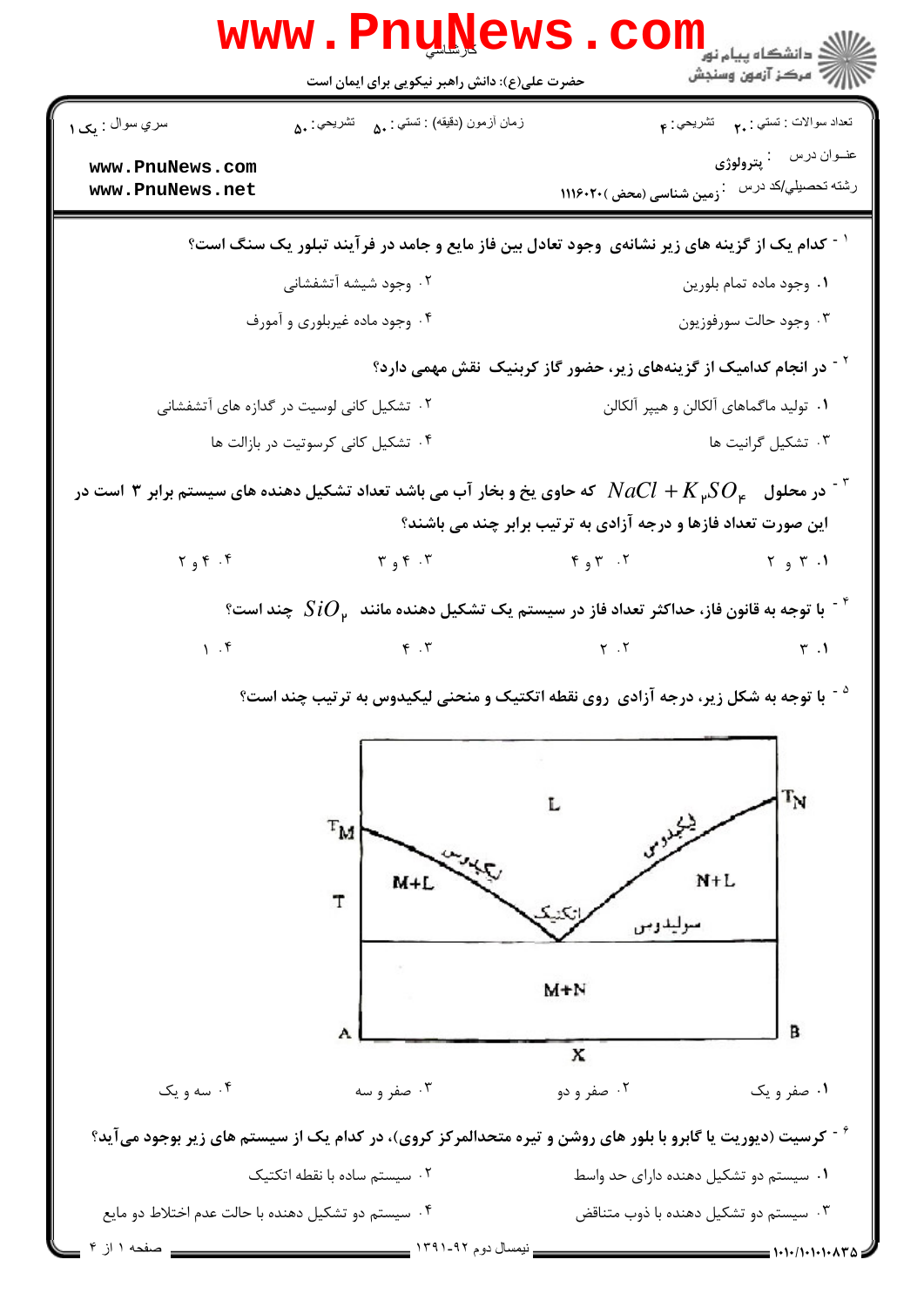| <b>www.PnuNews</b><br>حضرت علی(ع): دانش راهبر نیکویی برای ایمان است | ر<br>دانشکاه پیام نور<br>ا∛ مرکز آزمون وسنجش                                                                                                        |
|---------------------------------------------------------------------|-----------------------------------------------------------------------------------------------------------------------------------------------------|
| زمان أزمون (دقيقه) : تستى : ۵۰     تشريحي : ۵۰<br>سري سوال : ۱ يک   | تعداد سوالات : تستي : <sub>۲</sub> ۰       تشريحي : ۴                                                                                               |
| www.PnuNews.com<br>www.PnuNews.net                                  | عنـوان درس : <b>پترولوژي</b><br>رشته تحصیلی/کد در س $\colon \colon$ زمین <mark>شناسی (محض )۲۰۲۰(</mark> ۱۱۱                                         |
|                                                                     | <sup>۷ -</sup> در سیستم سه تشکیل دهنده آنورتیت– سیلیس– فورستریت برای مایعی واقع در محدوده آنورتیت، انتهای تبلور در کدام<br>محدوده ترکیبی خواهد بود؟ |
| ۰۲ فورستريت - پيروكسن - آنورتيت                                     | ١. آنورتيت - پيروكسن - سيليس                                                                                                                        |
| ۰۴ فورستريت - سيليس - آنورتيت                                       | ۰۳ آنورتيت - پيروكسن - اسپينل                                                                                                                       |
|                                                                     | <sup>^ -</sup> کدامیک از سیستمهای چهار تشکیل دهنده زیر، سیستم گرانیتی نام دارد؟                                                                     |
| ٢. كوارتز - آلبيت - آنورتيت - سيليس                                 | ۰۱ کوارتز - ارتوز - آلبیت - آنورتیت                                                                                                                 |
| ۰۴ آلبیت - آنورتیت - دیوپسید - کوارتز                               | ۰۳ آلبيت - آنورتيت - ديوپسيد - فروسيليت                                                                                                             |
|                                                                     | <sup>۹ -</sup> تولید ماگما احتمالا از کدامیک از فرآیندهای زیر تبعیت میکند؟                                                                          |
| ۰۴ ذوب جزء به جزء<br>۰۳ تبلور جزء به جزء                            | ٠١ تبلور متعادل<br>۰۲ ذوب متعادل                                                                                                                    |
|                                                                     | <sup>۱۰ -</sup> کدام گزینه در خصوص ماهیت مرز موهو صحیح میباشد؟                                                                                      |
|                                                                     | ۰۱ مرز موهو فیزیکی و بالای آن بازالت و زیر آن پریدوتیت است.                                                                                         |
|                                                                     | ۰۲ مرز موهو شیمیایی و بالای آن بازالت و زیر آن پریدوتیت است.                                                                                        |
|                                                                     | ۰۳ مرز موهو شیمیایی و بالای آن پریدوتیت و زیر آن بازالتی است.                                                                                       |
|                                                                     | ۰۴ مرز موهو فیزیکی و بالای آن پریدوتیت و زیر آن بازالتی است.                                                                                        |
|                                                                     | <sup>۱۱ -</sup> کدام گزینه در خصوص ویژگی شیمیایی گوشته زمین درست میباشد؟                                                                            |
|                                                                     | ٠١ گوشته در تمامي حجم خود تركيب يكسان و يكنواختي دارد.                                                                                              |
|                                                                     | ۰۲ ترکیب گوشته در تمامی قسمتهای آن یکسان و یکنواخت نیست.                                                                                            |
|                                                                     | ۰۳ گوشته به صورت مذاب بوده و منشاء پوسته قاره ای می باشد.                                                                                           |
|                                                                     | ۰۴ از نظر شیمیایی گوشته در تشکیل هسته نقش اساسی دارد.                                                                                               |
|                                                                     | <sup>۱۲ -</sup> کدامیک از انواع گرانیتها در اثر ذوب رسوبات آلومینوسیلیکاته تشکیل میشوند؟                                                            |
| ۰۲ گرانیتهای ماگمایی                                                | ۰۱ گرانیتهای پالین ژنتیک                                                                                                                            |
| ۰۴ گرانیتهای یگماتیتی                                               | ۰۳ گرانیتهای حاصل از گرانیتی شدن                                                                                                                    |
|                                                                     | <sup>۱۳ -</sup> در فشارهای کم، مایع حاصل از ذوب پریدوتیت چه نوع بازالتی را تولید میکند؟                                                             |
| ۰۲ بازالت با تركيب آلكالن                                           | ۰۱ بازالت با ترکیب تولئی ایتی                                                                                                                       |
| ۰۴ بازالت با تر کیب کالکوآلکالن                                     | ۰۳ بازالت با تركيب شوشونيتي                                                                                                                         |
|                                                                     |                                                                                                                                                     |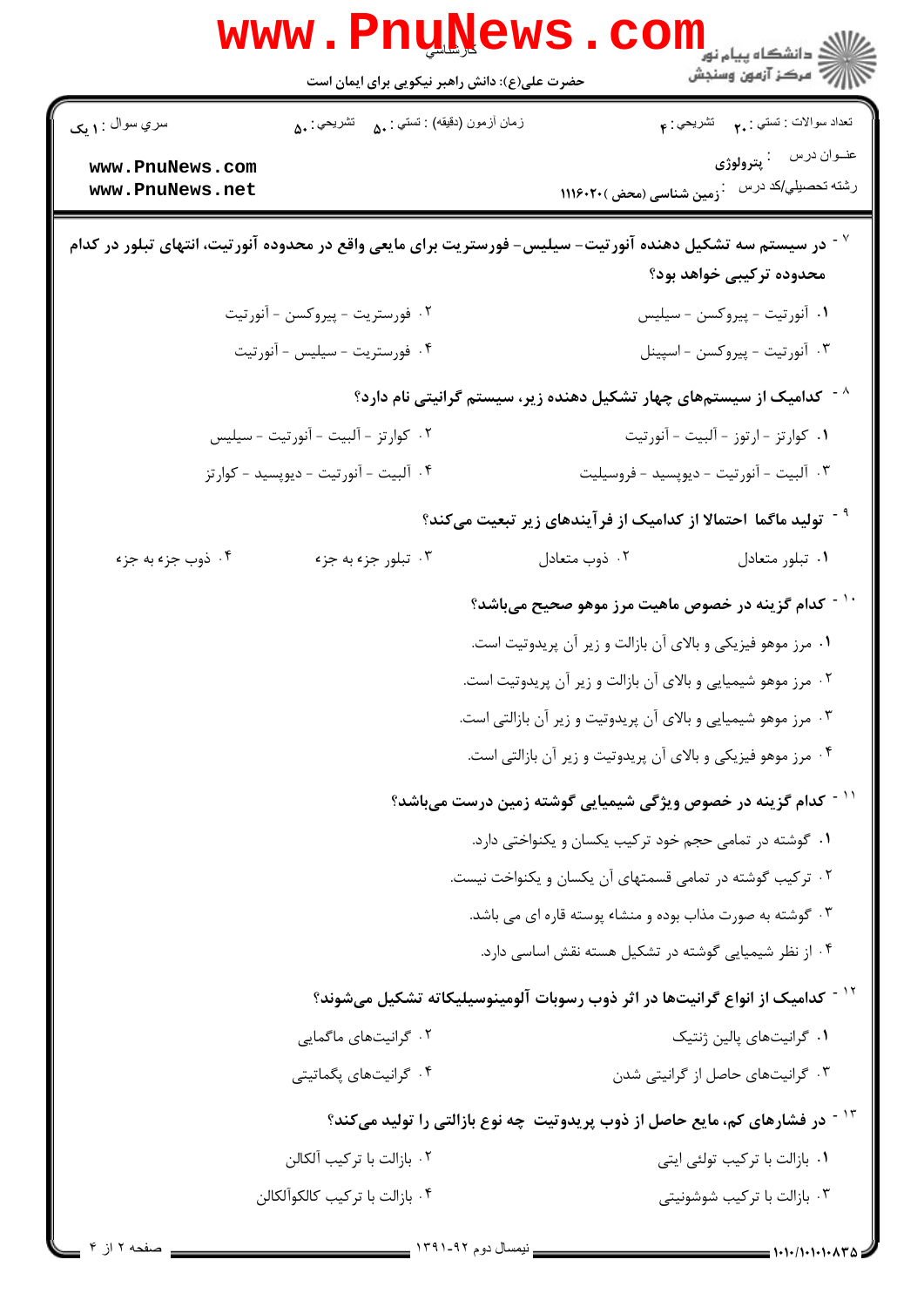| سري سوال : ۱ مک<br>www.PnuNews.com | زمان أزمون (دقيقه) : تستى : ه فس نشريحي : ۵۰ |                                                                                                                                                                                      |  |
|------------------------------------|----------------------------------------------|--------------------------------------------------------------------------------------------------------------------------------------------------------------------------------------|--|
|                                    |                                              | تعداد سوالات : تستي : . <b>م</b> تشريحي : م<br>عنــوان درس : <b>پترولوژي</b>                                                                                                         |  |
| www.PnuNews.net                    |                                              | رشته تحصیلی/کد در س $\colon \colon$ زمین <mark>شناسی (محض )۲۰۲۰(</mark> ۱۱۱                                                                                                          |  |
|                                    |                                              | <sup>۱۴ -</sup> کدام یک از موارد زیر نشانهی اختلاط ماگمایی محسوب <u>نمی شود؟</u>                                                                                                     |  |
|                                    | ۰۲ وجود حالت امولسیونی و نواری               | ٠١. وجود حاشيه واكنشى در انكلاو هاى هم منشاء                                                                                                                                         |  |
|                                    | ۰۴ وجود زونینگ نوسانی                        | ۰۳ حضور فاسیس گلبولی                                                                                                                                                                 |  |
|                                    |                                              | <sup>۱۵ -</sup> در نمودار چهار وجهی یودر و تایلی، کدام یک از سطوح زیر سطح اساسی <u>غیر اشباع</u> از سیلیس است؟                                                                       |  |
| $Di$ -En-Q سطح جا $\cdot$ ۴        | $Di-Ab-Q$ . سطح.                             | ۲. سطح Di-Ab-Fo<br>1. سطح Di-Ab-En                                                                                                                                                   |  |
|                                    |                                              | <sup>-</sup> کدامیک از گزینههای زیر حالات مختلف خطوط کوتکتیک را نشان می دهد؟                                                                                                         |  |
|                                    | ٢. نقطه حذف مايع                             | ۰۱ نقطه کوتکتیک سه تایی                                                                                                                                                              |  |
|                                    | ۰۴ تبلور اتکتیک                              | ۰۳ نقطه پری تکتیک                                                                                                                                                                    |  |
|                                    |                                              | ٔ ` ` ماگمای هیبرید(دورگ) در نتیجه کدام یک از فر آیندهای ماگمایی ایجاد میشود؟                                                                                                        |  |
|                                    | ۲. اختلاط ماگمایی                            | ۰۱ هضم ماگمایی                                                                                                                                                                       |  |
|                                    | ۰۴ تفریق جریانی                              | ۰۳ جدا شدن مايعات و گاز ها                                                                                                                                                           |  |
|                                    |                                              | <sup>۱۸ -</sup> کدامیک از مکانیسمهای ذیل در ذوب و تولید ماگما نقش مهمی دارند؟                                                                                                        |  |
|                                    | ۰۲ کاهش دما در فشار ثابت                     | ٠١ ازدياد مواد فرار نظير آب                                                                                                                                                          |  |
|                                    | ۰۴ کاهش مقدار منواکسید کربن                  | ۰۳ افزایش فشار در دمای ثابت                                                                                                                                                          |  |
|                                    |                                              | <sup>۱۹ -</sup> کدامیک از سیستمهای سه تایی زیر سیستم باقیمانده نامیده میشود؟                                                                                                         |  |
|                                    | ۰۲ سیستم آنورتیت - فورستریت - سیلیس          | ٠١ سيستم سيليس - ووستيت - نفلين                                                                                                                                                      |  |
|                                    | ۰۴ سیستم سیلیس - نفلین - کالسیلیت            | ٠٣ سيستم سيليس - لويسيت - آنورتيت                                                                                                                                                    |  |
|                                    |                                              | <sup>۲۰ -</sup> اگر اساس تجزیه حرارتی کانی بر پایه کاهش وزن تدریجی آن با ازدیاد درجه حرارت باشد آنالیز مزبور چه نامیده میشود؟                                                        |  |
| ۰۴ آنالیز ترمیک                    | ۰۳ ترموديفرانسيل                             | ۰۲ ترمودیلاتومتری<br>۰۱ ترموگراویمتری                                                                                                                                                |  |
|                                    | سوالات تشريحي                                |                                                                                                                                                                                      |  |
| ۱،۷۵ نمره                          |                                              | <sup>۱ -</sup> با وجود آنکه تمام گرانیت های پالین ژنتیک، از ذوب رسوبات پلیتی به وجود میآیند چرا ترکیب شیمیایی و<br>کانی شناسی یکنواخت ندارند حتی اگر ذوب، به نقطه اتکتیک محدود باشد؟ |  |
|                                    |                                              |                                                                                                                                                                                      |  |
|                                    | verse the                                    |                                                                                                                                                                                      |  |